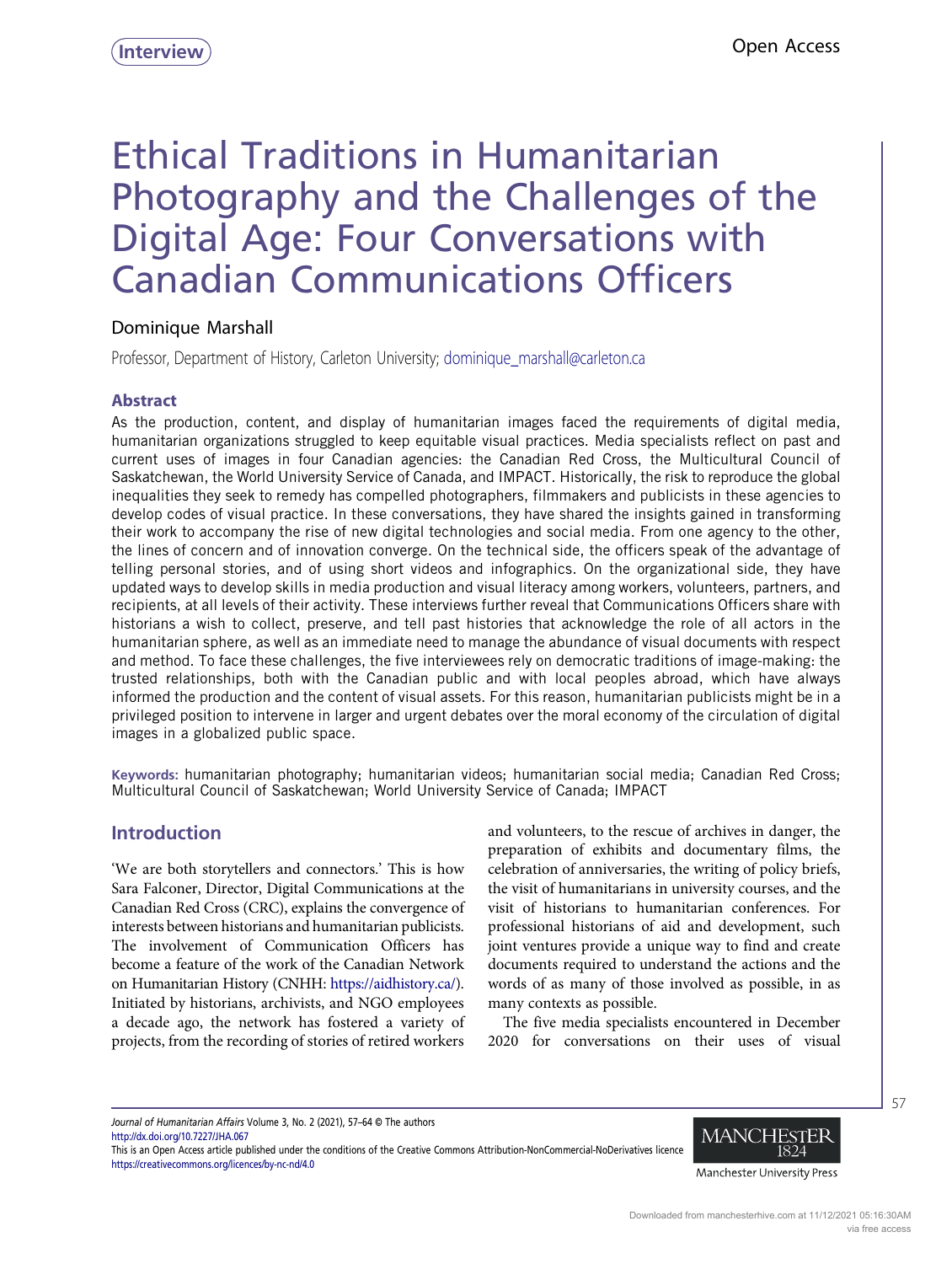communications work for some of the longest lasting partners of the CNHH and, indeed, the oldest NGOs of the country. Beside Sara Falconer of the CRC, founded in 1885, I met Rhonda Rosenberg, Executive Director of the Multicultural Council of Saskatchewan (MCoS), founded in 1975, and her Communications Coordinator, Chinye Talabi; Stephanie Leclair, Senior Manager of Communications and Philanthropy at the World University Service of Canada (WUSC), which celebrates its centenary this year (2021); and Zuzia Danielski, Communications Director at IMPACT, a partnership formed in 1986 (as Partnership Africa Canada) devoted to the management of, in their own words, 'natural resources in areas where security and human rights are at risk'.

I discovered a remarkable convergence in their concerns, despite discrepancies in the size of their organizations, their sectors of activity, and the nature of their publics. This article presents their testimonies in the following order: how they learned their skills in humanitarian communications, how and why they adapted them to digital technologies, the distribution of power over the making and dissemination of images, the ethical principles involved in their visual practice and, finally, the concerns they share with historians.

## Apprenticeships and Career Trajectories among Visual Media Specialists in Canadian NGOs

The course of the careers of all five publicists is marked by the history of the technical and institutional transformations of the media industry, from the decrease in size and number of newspapers, magazines, and news agencies, to the multiplication of online platforms, the deregulation of news outlets, and the increasing flux of digital content. Rosenberg, Danielski, and Falconer were initially journalists in printed newspapers. The publication for which Falconer worked, for instance, progressed towards online reporting; when she left to write freelance assignments for non-profit organizations, she soon found herself writing for digital platforms, composing blogs and Facebook posts. Six years ago, when the CRC offered her a permanent position, she welcomed the opportunity to further this experience with social media in a stable and innovative environment, committed to support new forms of communications.

In addition to journalistic experience, the five Communications Officers brought some form of academic training to their understanding of the role of humanitarian images. A few years ago, Sara Falconer registered in the new university programs in 'Media and Information' of Western University of London, Ontario. Stephanie Leclair's background is in linguistics, and it prepared her to see 'power, privilege and language' in visual media. Moreover, humanitarian publicists carry practices of visual communications from one agency to the other. Zuzia Danielski arrived at IMPACT with experience in handling photographs of social justice, gained from work at the Nobel Women's Initiative where she helped put together an exhibit dedicated to gender violence in the Congo, 'Beauty in the Middle' [\(Nobel](#page-7-0) Women'[s Initiative, n.d.\)](#page-7-0) [\(Figure 1](#page-2-0)). Having observed during that event how telling images could move people, she was ready to help her new employer to undergo a transition from text-based products to the regular use of images of quality, chosen economically for the stories they told.

Overall, Communications Officers learn much of their trade on the job. According to Leclair of WUSC, 'conversations to better use visual media' and 'embed them in other products' never stop. From their immediate predecessors, they inherited specific traditions of 'community engagement' with visual media. The CRC, for instance, offered Falconer the opportunity of transnational exchanges on the use of social media with the more experienced British and US partners in the Red Cross movement. Since then, the CRC has shared its own experience with other national Red Cross organizations. In 2017, in Bangkok, Falconer attended the triennial gathering of Communications Officers of the whole Federation of Red Cross and Red Crescent Societies, the Global Communications Forum. The five officers also follow the practices of 'companies who do this very well', as WUSC Communications Officer, Stephanie Leclair, mentioned. She also keeps abreast of scholarly reflections on development communications [\(Clost, 2014](#page-6-0); [SAIH,](#page-7-1) [2021](#page-7-1)), which she uses in the 'training of volunteers away from perpetuating stereotypes about "white saviorism"'. At MCoS, Rhonda Rosenberg borrowed ideas of 'media literacy' elaborated by the Association for Media Literacy. She encountered their 'key concepts' when encouraging young people involved in MCoS anti-racist workshops to enter the annual video competition of the National Film Board of Canada ([National Film Board,](#page-7-2) [2009](#page-7-2): 21–2). The very work of 'myth busting' of humanitarian images, she adds, is one that is itself well done itself by using visual media. From the latter of the three of the three interests are the second with the second with the second with the communications of the second with the communications of  $\zeta$  are constant to the second of the second of the sec

# Adaptions of Visual Practices to Digital **Technologies**

In recent decades, the transition from paper-based communications to the many platforms of digital and social media transformed uses of images in unexpected and often indefinite directions. Still convinced that visual content 'performs best', to use the words of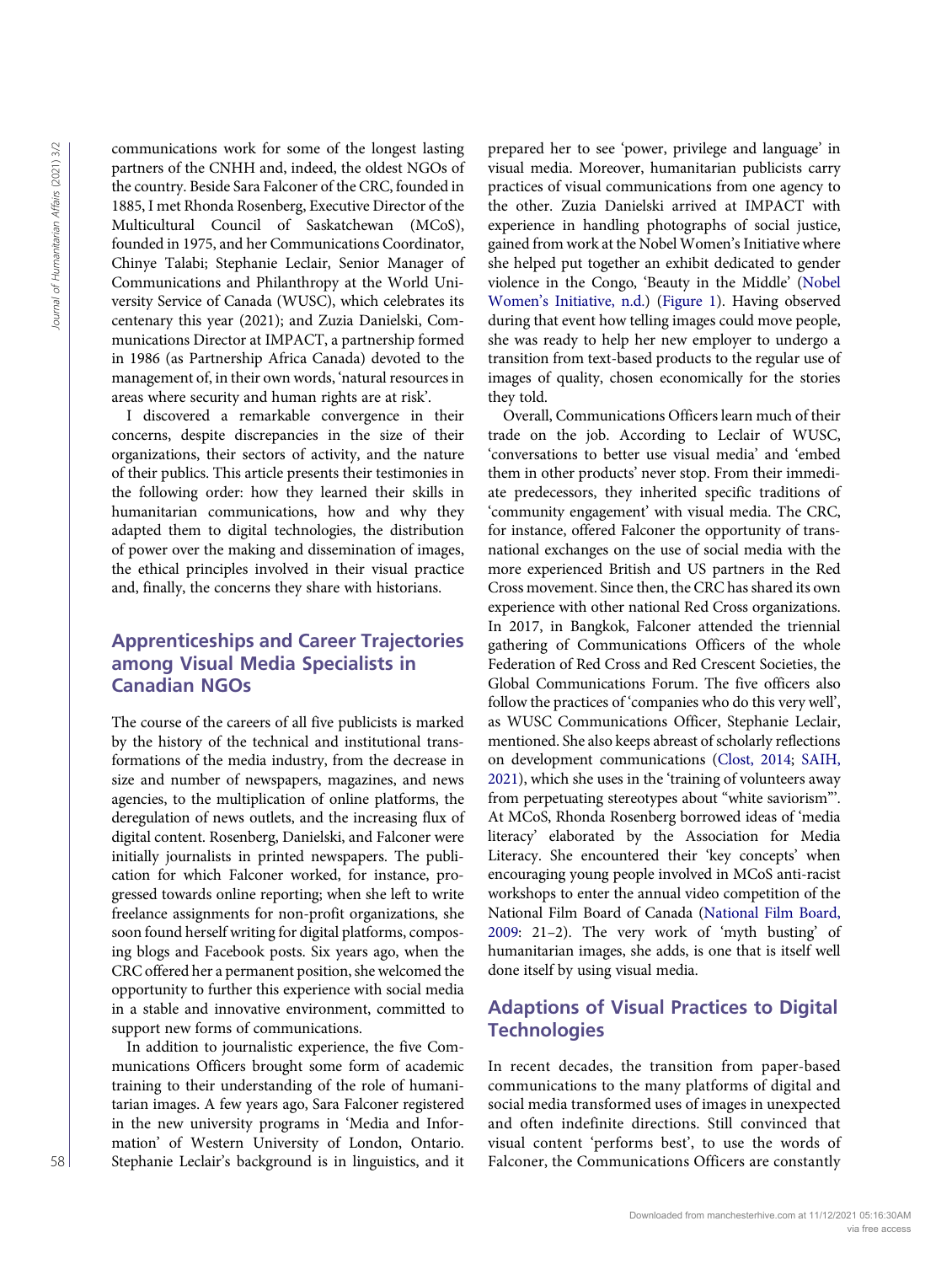<span id="page-2-0"></span>

Figure 1: Selected by Zuzia Danielski, IMPACT. 'Sewing Studio'. 'Residents gather inside a makeshift sewing studio in the village of Mangango, on 3 March 2014. SOFEPADI [Solidarité Féminine pour la Paix et le Développement Intégral / Female Solidarity for Integrated Peace and Development] initiated the sewing workshops to provide psychosocial and economic support in an area of North Kivu where sexual violence had been on the rise due to armed conflict between the Congolese forces and rebels.' Danielski, who worked to prepare the physical exhibition in London in 2014, witnessed first-hand the impact of the pictures on the visitors. Source: Pete Muller/Prime for the Nobel Women's Initiative exhibition 'Beauty in the Middle', [www.beautyinthemiddle.org/.](www.beautyinthemiddle.org/)

adapting their visual practices to the transformations and additions of media.

In 2012, the CRC investigated the way 'emerging trends in social and digital spaces were shaping the ways that Canadians were responding to disaster and interacting with the organizations that could help them' [\(CRC, 2012;](#page-6-1) [2018a:](#page-6-2) 2). At the time, the four agencies all worried that public trust in their work could be weakened by the multiplication of channels of communications, the small size of the screens on which their messages were increasingly received, and the reduction of the length of time the public spent to watch their messages. Like the CRC, they embarked on a simplification of their visual image, using uncomplicated and consistent logos, colors, and typefaces, as well as 'major rebranding' [\(CRC, 2018b\)](#page-6-3). Talabi lead the production of a brand guideline for MCoS which aimed at consistency and continuity [\(MCoS, 2017\)](#page-7-3), and Leclair updated the 'brand guide' of WUSC in the same direction, including a lexicon of terms to speak of the uses of media [\(St-Pierre, n.d.](#page-7-4); [WUSC, n.d.\)](#page-7-5).

'Visual assets,' says Falconer of the CRC, 'do not have the same role on all digital platforms.' For instance, using analytics to monitor the effectiveness of an image on different digital media, her team finds that Twitter lends itself better to infographics illustrating tips, Instagram to longer texts, TikTok to more spontaneous and less polished images. Website and social media, in general, call for more infographics in order to communicate complex information. The communications personnel of humanitarian agencies has changed accordingly: the CRC national communications team now includes a graphic designer; WUSC also employs a graphic designer, as well as a new 'digital engagement officer'; MCoS actively supports current workers to develop computer skills.

In May 2016, when a forest fire forced 80,000 residents of Fort McMurray, Alberta, out of their homes and destroyed ten percent of the city, Falconer learned just how effective digital communications could be in times of emergency. The CRC had already established a good network of relations with individuals' social media accounts for the purpose of fundraising and public information. Within days of the start of the conflagration, they were using these digital relations to operate a system of '24/7 safety management'. A hundred thousand people came to the CRC via Facebook and Twitter to inquire about shelter, a six thousand percent increase in traffic. In addition to the flurry of urgent questions and answers, registrations and individual electronic money transfers used the same channels. 'Alberta is still on my mind,' Falconer said about the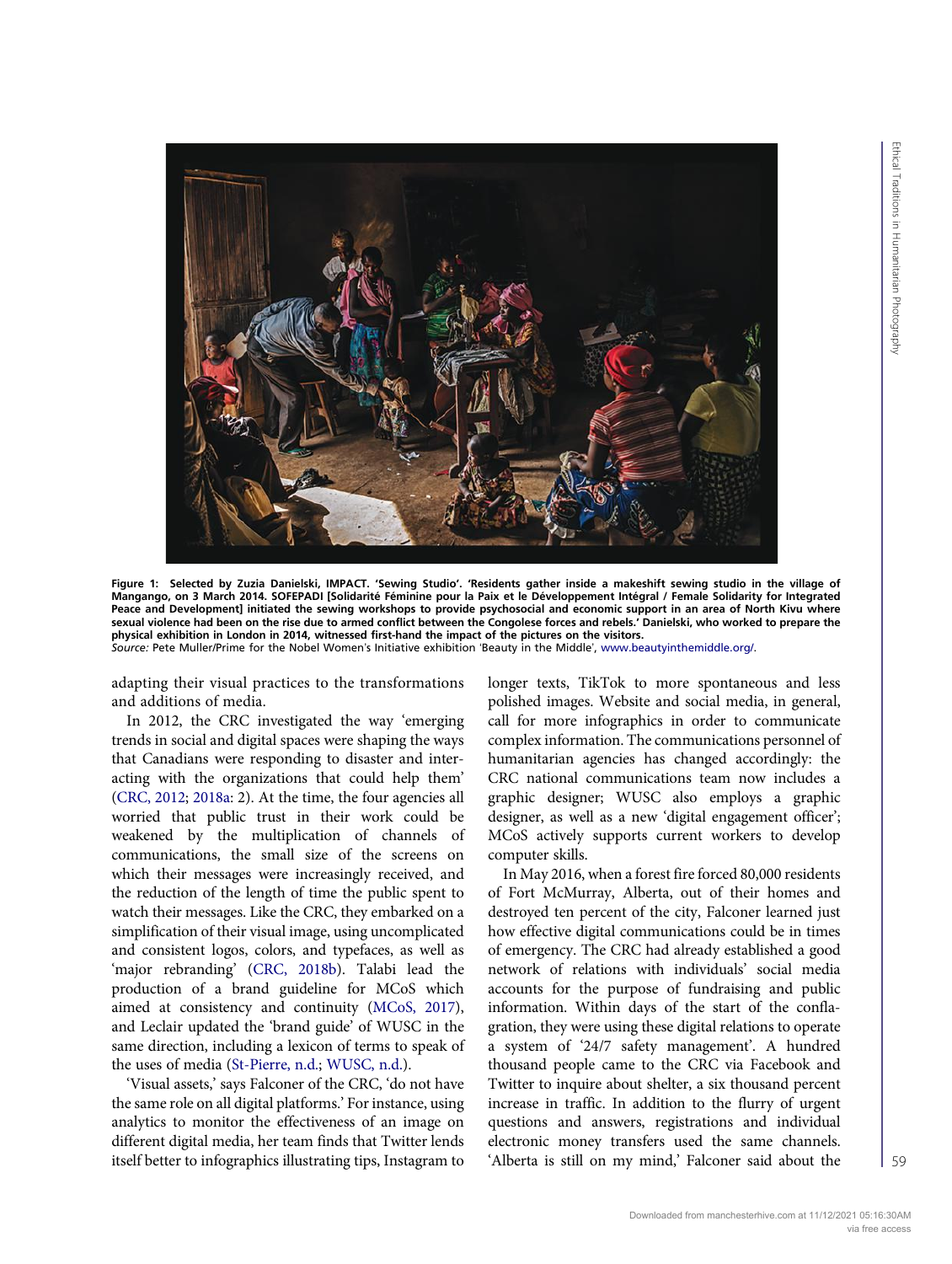CRC use of social media. Five years later, even if the families of Fort McMurray are less visible in the national media, the CRC continues to use the same channels of information with the local population for the ongoing tasks of recovery. When another emergency, the COVID-19 pandemic, obliged MCoS member organizations across the province to replace physical events with virtual communications – on a scale never seen before – Tilabi and her colleagues organized meetings to exchange skills in the use of digital platforms. Like Falconer, she foresees that a sudden 'repositioning' born in an emergency will have changed MCoS' use of virtual media irredeemably.

## The Localization of Image-Making

In this new context of digital communications, the five humanitarian officers have understood that short and personal stories on videos offer a powerful way to reach the public they want. The CRC team has added a 'video talent' specialist; WUSC expanded the use of videos as a medium to tell the stories of volunteers; and MCoS launched a series of 'talks about diversity'. Leclair thinks that 'intentionally offering our public the possibility to produce visual media enables them to see us as accessible; it makes it easier to get the message out about who we are and how people can be involved.' She explains how some of WUSC platforms increasingly support the sharing of stories between the people involved in the work of the organization. Such new forms of localized imagemaking often benefit from longstanding traditions within each humanitarian agency.

In the production of small video stories, for instance, the NGOs call on trusted relations in their fields of action: 'We are in communities for a long time,' says Danielski of IMPACT, 'and we have this luxury.' Her organization is the smallest of the four, and she takes pictures during her own travels. At WUSC, Leclair and her colleagues encourage employees on the site, local partners, international volunteers, as well as recipients, to record their work and experiences, and to work on the 'initial curation' of images and videos. All the while, WUSC is mindful of the distinct possibility of excluding people who lack access to digital media. This NGO, which has long specialized in the training of collaborators from marginalized communities in the Global South, encourages the professional development of communication officers locally, and has helped open up opportunities for them in radio and visual media. At any time, WUSC works with ten to fifteen people, in the African countries where they have offices, whose job is fully or partially devoted to communications. They support a virtual community of practice for colleagues and volunteers in the African continent who are involved in the CRE the actual state of the production of the central Affairs (2021) and the central Affairs (2021) and the central Affairs (2021) and the central Journal of the central Journal of the central Journal of the central Journ

production of what Leclair calls 'behavior-changing communications'. WUSC shows the same consideration for local practices when they hire professional filmmakers and photographers especially to report in dangerous situations: they try to find local professionals, select them with a real commitment to empowerment, and ensure that the people photographed will be respected by assigning a field employee trusted by the local community to accompany the image-makers [\(Figure 2](#page-4-0)).

Deep preparatory processes often help mitigate the invasive nature of professional lighting and cameras. According to Falconer, this approach has led to arresting photographs of families at Fort McMurray, which 'captured much in a moment' ([Figure 3](#page-4-1)). The families in the picture were glad of what their public image looked like; they were also reassured by the CRC standard approval forms which oblige a periodical review of the consent. It is in the same spirit of reciprocity that WUSC and IMPACT organize 'community showings' of images on the locations where they were taken, like IMPACT did in the Democratic Republic of Congo. This is a way, comments Danielski, of knowing the 'major implications' the many photos and videos have, and to ensure that we are not misrepresenting the situation.

Dedicated to multicultural actions within the communities of Saskatchewan, MCoS works in a similar fashion with people in schools, refugee, diaspora, and Indigenous organizations of the province. One of its most powerful images – of a pile of folded garments accompanied by the slogan, 'Only laundry should be separated by colour' – came from an activity invented by teachers in a local school brainstorming about possible activities for Black History Month ([Figure 4](#page-5-0)).

In the four NGOs, the shared and local nature of image-making is linked to a wider commitment for the increased leadership of recipients of humanitarian aid. For WUSC, the training and increasing role of local employees in making images is part of a larger and older trend of fostering south-north relations. In each of WUSC's fifteen local offices in Africa, Asia, the Middle East, the Caribbean, and South America, there is now a person responsible for communications. Similarly, over the past year, the CRC has created a unique program of training for 'digital volunteer specialists' across the organization. Falconer attributes the size and the originality of the program to established strengths of the organization: a network of volunteers who donate according to their individual experience and availability ([Glassford, 2018](#page-7-6)), as well as what she calls the 'scalable' nature of an organization created to face disasters at home and in the rest of the world. She adds that within the CRC, the internal communications which have long been used for training, exchanges, and encouragements, between paid employees and volunteers of the central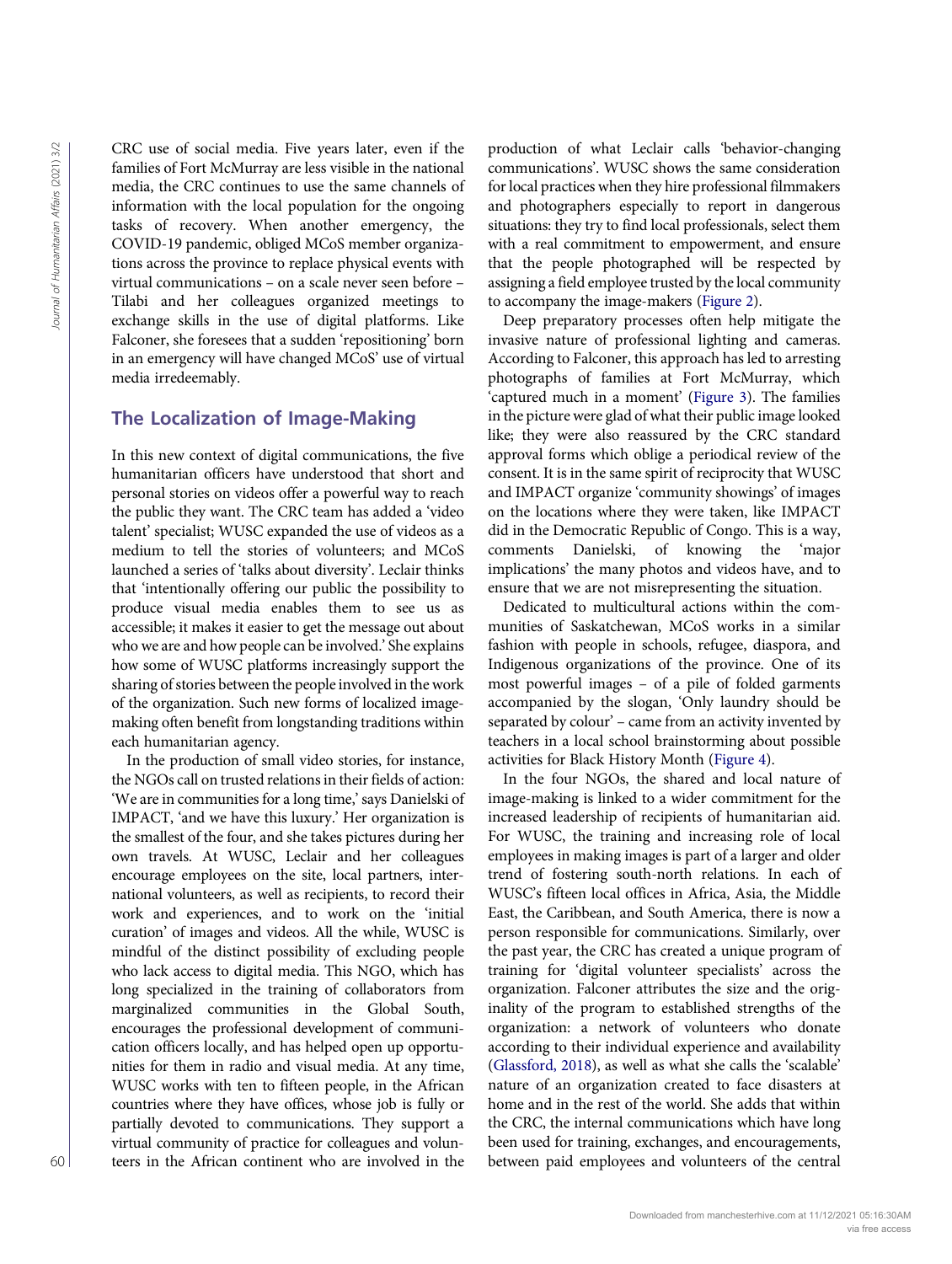<span id="page-4-0"></span>

Figure 2: Selected by Stephanie Leclair, WUSC. Student researchers with the International Seminar participate in an interview. 'As part of WUSC's International Seminar to Malawi, student researchers from Canada, Malawi, and the Dzaleka Refugee Camp interviewed young refugees to identify the barriers and opportunities for greater youth economic self-reliance in refugee contexts. To protect the identities of interviewees, the local photographer hired to cover the event took photos from strategic angles that ensured the interviewee's identity would not be revealed' (Leclair). Source: © Mphatso Dumba/WUSC, Malawi, 2019.

<span id="page-4-1"></span>

Figure 3: Selected by Sara Falconer, CRC. Fort McMurray 2017, Alberta fire response. This is one of the pictures that was made possible by<br>the trusted relationships CRC volunteers had established with the family in the pic Source: Canadian Red Cross.

and local offices, have also undergone transitions between print and digital platforms.

# Renewals in the Ethics of Making and Dissemination of Humanitarian Images

As the makers of humanitarian images seek to give a better voice to all actors, the content and the use of these images on digital platforms is the object of renewed discussions. Existing technical and ethical guidelines have been rewritten to address the audiences and creators of social media and they have been distributed more widely. The principles and advice revolve around the composition, clarity and interest of the pictures, and warn against alterations of visual assets ([CRC, 2018b:](#page-6-3) 86). They gauge the appropriateness of the content in the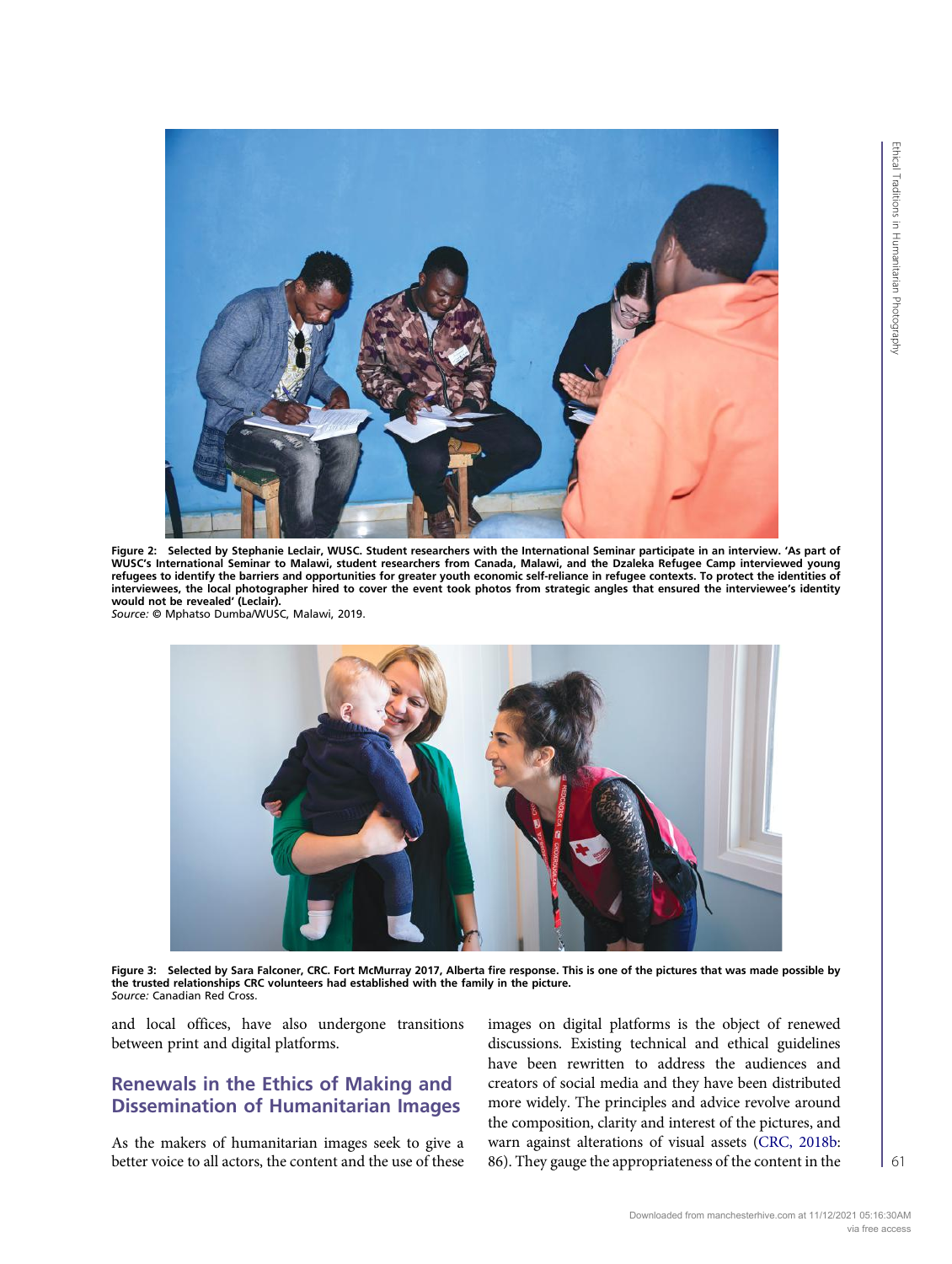<span id="page-5-0"></span>



Figure 4: Selected by Rhonda Rosenberg, MCoS. Poster designed by MCoS for Black History Month, based on an idea developed by teachers in a partner school. This is one of the items still most in demand at MCoS.

light of the Canadian Charter of Rights and Freedoms [\(MCoS, 2017](#page-7-3): 4). When it comes to social relations around the images, they underline the importance of proper consent and obeisance to local laws, and demand that the mutual relation between the photographers and the photographed be acknowledged. They insist on displaying strength over vulnerability, hope and resilience over despair, as well as gender and age diversity; they point at the dangers of exploitative and compromising pictures, especially when it comes to children [\(IMPACT, 2018:](#page-7-7) 2, referring to UNICEF Guidelines; [Rosenberg, 2020\)](#page-7-8). They state the humanitarian agencies' responsibility, to select 'honest and empowering images', in the words of Falconer, 'for Canadians who can't see the world through their own experience' and for the peoples it attempts to influence, according to Leclair. At IMPACT, Danielski works with images that counteract usual depictions of mining as'awful', and its workers as 'victims', to show instead that such work can be an 'opportunity for agency'. This means 'visuals that don't stigmatize subjects, are respectful, and preserve the dignity of the people portrayed' [\(IMPACT, 2018\)](#page-7-7). At WUSC, Leclair's colleagues stay clear from manipulative images of children, for instance, by 'intentionally focusing on images that are of use for the individuals they serve': teachers and community workers.

## Note on the Visual Communication of Histories of Humanitarian Agencies

At many points in these conversations, the interests of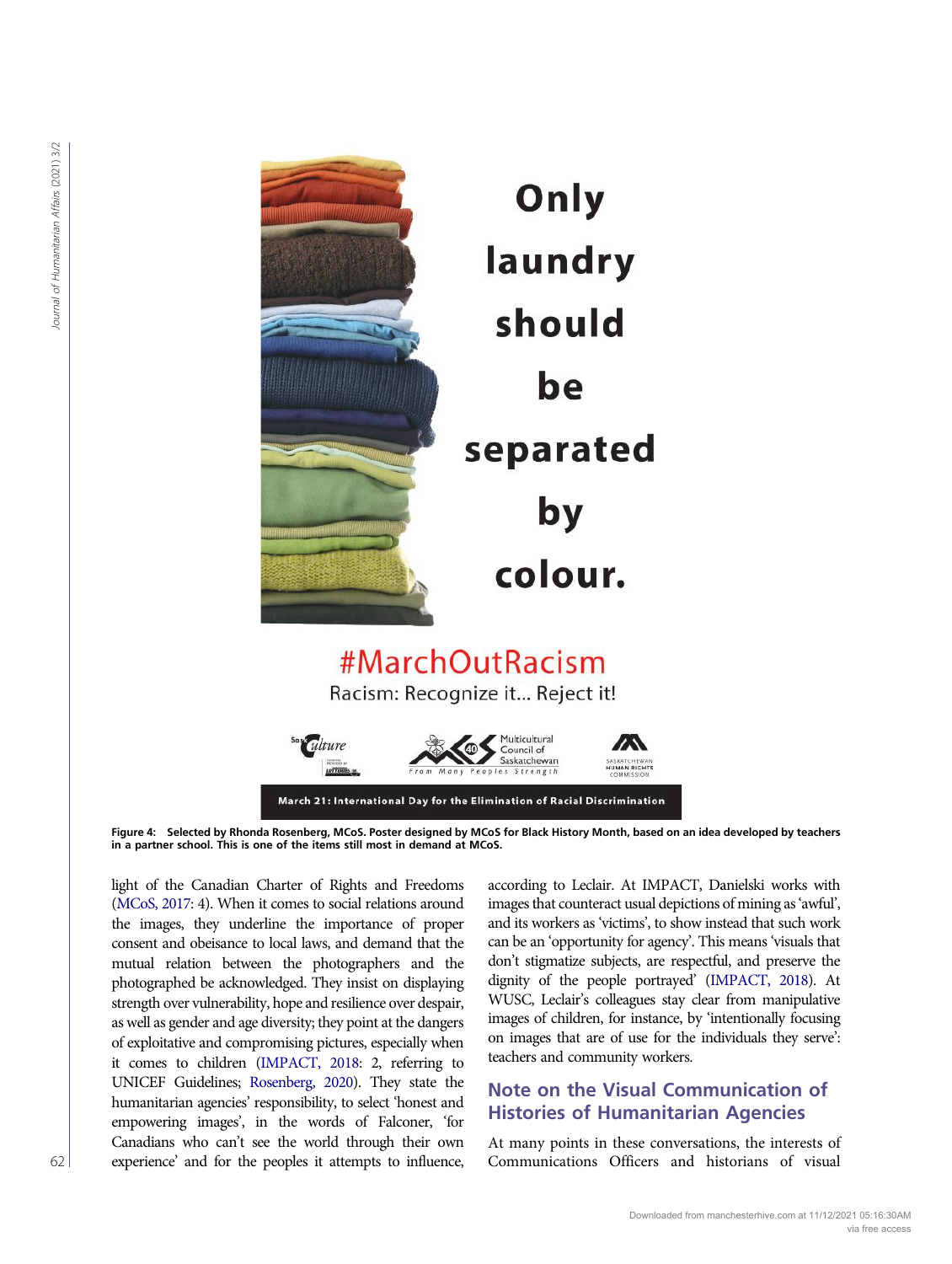communications came together. Sara Falconer recalled how, in 2015, 'because the history of the values and principles of the Red Cross is such an important part of our brand', she participated in the 'Canadian Red Cross Digital History Project' which asked Canadians to share 'their own Red Cross artifacts or items that have been part of their lives'. The result, a virtual exhibit of 120 objects around which to tell '120 years of the Canadian Red Cross' ([CRC Digital History Project, n.d.\)](#page-6-4) showed images – from hospital feeding cups, to scouts badges and field radios – selected and described after a tremendous volunteer effort. In 2017, when IMPACT (then Partnership Africa Canada) went through a reorientation of its mandate, visual and textual historical materials, gathered by an intern of the CNHH supervised by Danielski, helped to reflect on the promises and limits of past actions.

Among humanitarian agencies, the proliferation of digital images has called for a revamping of the systems of documents' archives and management which are of great interest to historians. Ahead of the others, the CRC has already hired two specialists of 'digital assets' to organize a central repository. All employees of the CRC were asked to send images collected on the job, and each asset was linked to a revamped process of consent from the people depicted in the images. The cataloguing of more than a hundred thousand assets to this day allows for a more systematic use of visual documents, and for a more ethical monitoring of their use.

Finally, the renewed predilection of Communication Officers for the collection of individual visual testimonies meets the need of historians of humanitarian aid for local histories unavailable in annual reports and official correspondence. In 2019, the CNHH collaborated with the Local and Engagement Refugee Research Network (LERNN) to train emerging Canadian researchers on their way to fieldwork in refugee camps, to identify and preserve documents of historical importance ([LERRN,](#page-7-9) [2020\)](#page-7-9). Inspired by the habits of work of WUSC, LERRN fieldwork relies on themes and methods selected by refugee-led organizations, such as Tanzania's DIGNITY Kwanza and the Network for Refugee Voices, in collaboration with more traditional agencies such as Oxfam, CARE Canada, and Oxfam-Québec.

### **Conclusion**

Historians and sociologists who observe that 'social networks have given birth to an intermediary public space beyond nation states' often lament the negative impact of social media on public life: an Americanization brought about by the hold of the United States on the largest platforms, the dissociation of information from local peoples, as well as the lack of honesty allowed in unregulated spaces [\(Béaud and Noiriel, 2021\)](#page-6-5). Similarly, many veteran humanitarians worry that the creation of virtual publics and producers for fundraising and advocacy might have weakened NGOs roots among local communities of donors and recipients, in favor of richer and more powerful citizens. Exploitative and unequal visual practices frequently thrive in such environments [\(Herriman, 2021\)](#page-7-10).

These interviews with five humanitarian Communications Officers has shed light on parallel and more constructive trends. The CRC, WUSC, MCoS, and IMPACT have long inhabited the 'intermediary public space beyond nation states' [\(Béaud and Noiriel, 2021](#page-6-5)). Their transnational experiences in the production and dissemination of images, provided ethical and organizational codes and habits of work to face the flurry of images released on digital media platforms. Eager to maintain the hard-won trust of the public for the honesty and humanity of their work towards vulnerable people, these Communication Officers seem to have kept a better hold on the quick and indeterminate development of new media than other institutions. In this way, they might have much to offer in the wider reflection on the role of visual media in the global communications of the future.

## Acknowledgements

The author would like to thank archivists of the Canadian Network on Humanitarian History, especially Sarah Glassford, Chris Trainor, and Lloyd Keane, for their advice and collaboration; colleagues Doris Buss, James Milner, and Blair Rutherford who introduced their NGO partners; and veteran humanitarians John Foster, Hunter McGill, and Ted Itani, who shared experiences and contacts. The article is dedicated to the memory of Mr Itani, who passed away in March 2021.

#### Works Cited

- <span id="page-6-5"></span>Béaud, S. and Noiriel, G. (2021), 'Un militantisme qui divise les classes populaires : impasses des politiques identitaires', Le monde diplomatique, January, 3.
- <span id="page-6-4"></span>Canadian Red Cross (n.d.), Digital History Project, [www.redcross.ca/](www.redcross.ca/history/about-the-project) [history/about-the-project](www.redcross.ca/history/about-the-project) (accessed 8 January 2021).
- <span id="page-6-1"></span>Canadian Red Cross (2012), Social Media in Emergencies, [www.redcross.](www.redcross.ca/crc/documents/Social-Media-in-Emergencies-Survey-Oct-2012-English.pdf) [ca/crc/documents/Social-Media-in-Emergencies-Survey-Oct-2012-](www.redcross.ca/crc/documents/Social-Media-in-Emergencies-Survey-Oct-2012-English.pdf) [English.pdf](www.redcross.ca/crc/documents/Social-Media-in-Emergencies-Survey-Oct-2012-English.pdf) (accessed 8 January 2021).
- <span id="page-6-2"></span>Canadian Red Cross (2018a), Information in Disasters, [www.redcross.ca/](https://www.redcross.ca/crc/documents/Disasters_report_2018.pdf) [crc/documents/Disasters\\_report\\_2018.pdf](https://www.redcross.ca/crc/documents/Disasters_report_2018.pdf) (accessed 8 January 2021).
- <span id="page-6-3"></span><span id="page-6-0"></span>Canadian Red Cross (2018b), Official Brand Guidelines (Edition 4.3).
- Clost, E. (2014), 'Visual Representation and Canadian Government-Funded Volunteer Abroad Programs: Picturing the Canadian Global Citizen', in Tiessen, R. and Huish, R. (eds), Globetrotting or Global Citizenship? Perils and Potential of International Experiential Learning (Toronto: University of Toronto Press), pp. 230–57.